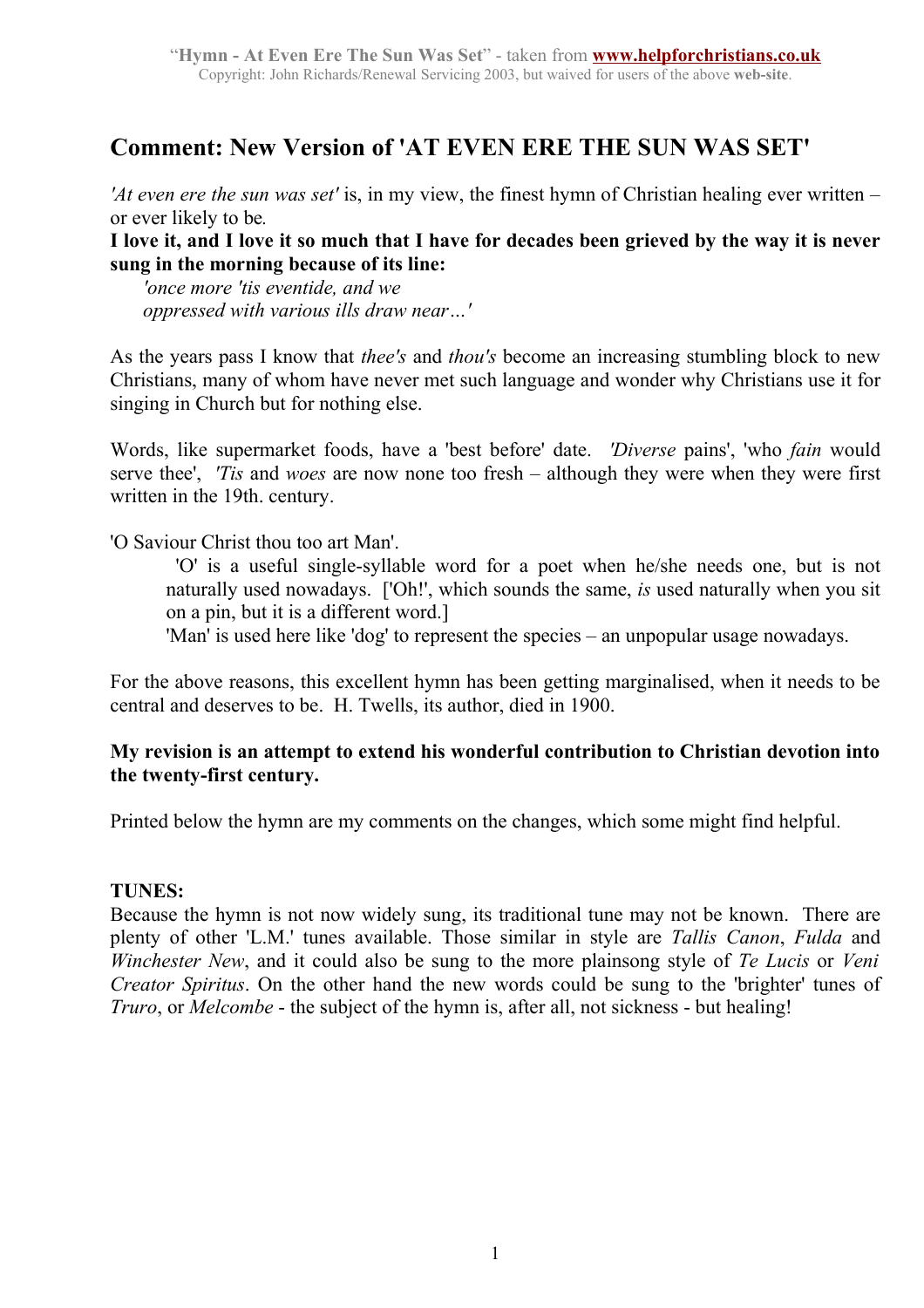## **New Version of 'AT EVEN ERE THE SUN WAS SET'**

TUNE: Traditionally *Angelus* L.M.

1.

**Sometimes, before the sun was set, the sick, Lord Jesus, round you lay; with many varied needs they met – but with what joy they went away!**

2.

**You do not change, dear Lord, so we oppressed with various ills draw near; although your form we cannot see, we know, and feel, that you are here!**

3.

**Dear Saviour Christ, our fears dispel, for some are sick, and some are sad; and some have never loved you well and some have lost the love they had.**

4.

**And some have found the world in vain, afraid, they know not what to do; and some have friends that give them pain, yet have not found a friend in you.**

5.

**And none, O Lord, have perfect rest, for none are wholly free from sin; And those who aim to love you best are conscious most of wrong within.**

6.

**Dear Saviour Christ, you were a man; so have been tempted, troubled, tried; but now your searching glance can scan the very wounds our shame would hide.**

#### 7.

**Your touch has still its ancient power; no word from you can fruitless fall; both hear and touch us at this hour, and in your mercy heal us all.**